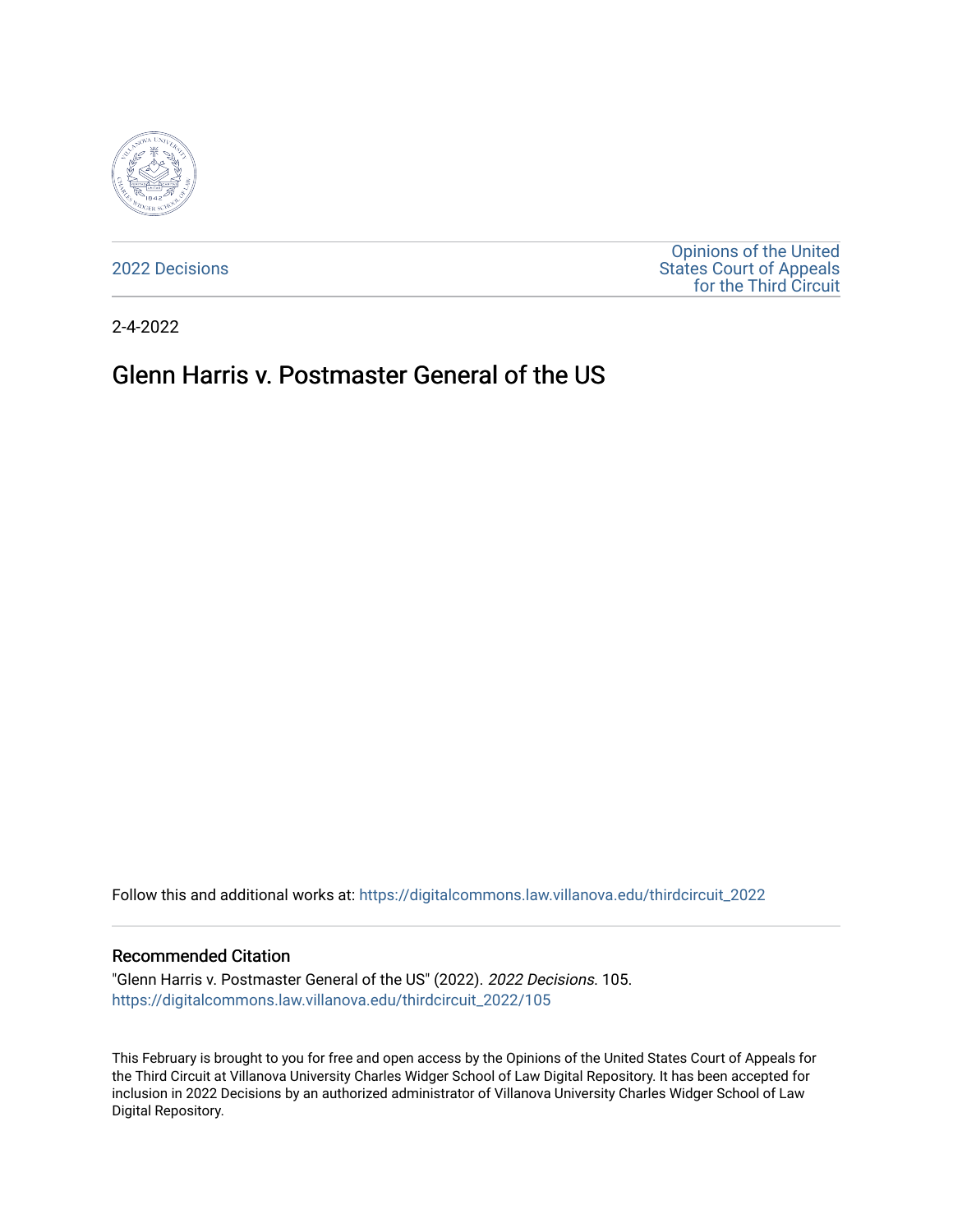### **NOT PRECEDENTIAL**

## UNITED STATES COURT OF APPEALS FOR THE THIRD CIRCUIT

 $\overline{\phantom{a}}$ 

No. 21-1589 \_\_\_\_\_\_\_\_\_\_\_\_

# GLENN HAROLD HARRIS, Appellant

v.

# POSTMASTER GENERAL OF THE UNITED **STATES**

\_\_\_\_\_\_\_\_\_\_\_\_

On Appeal from the United States District Court for the Eastern District of Pennsylvania (D.C. No. 5-19-cv-05885) District Judge: Honorable Joseph F. Leeson

Submitted: December 7, 2021

\_\_\_\_\_\_\_\_\_\_\_\_

Before: SHWARTZ, PORTER, and FISHER, *Circuit Judges*.

(Filed: February 4, 2022)

\_\_\_\_\_\_\_\_\_\_\_\_\_\_

OPINION \_\_\_\_\_\_\_\_\_\_\_\_\_\_

This disposition is not an opinion of the full Court and pursuant to I.O.P. 5.7 does not constitute binding precedent.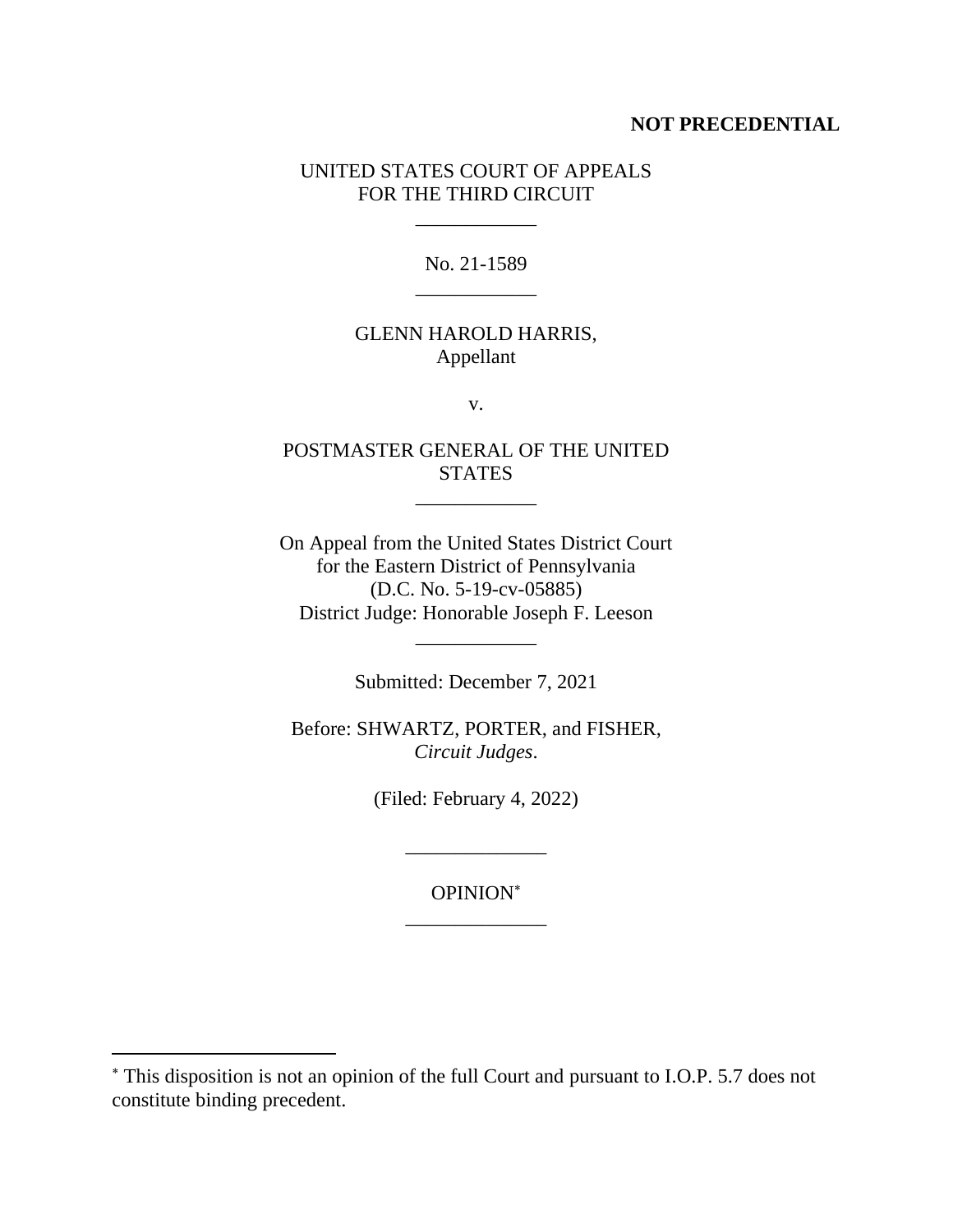#### PORTER, *Circuit Judge*.

Glenn Harris alleges employment discrimination based on sex, sexual orientation, and disability. But he did not "initiate contact" with an Equal Employment Opportunity ("EEO") counselor within forty-five days of the "effective date" designated by the United States Postal Service ("USPS") in its personnel action, or within forty-five days of other discriminatory conduct. So we will affirm the District Court's grant of summary judgment for USPS.

I

Harris was a letter carrier with  $USPS<sup>1</sup>$ . He was fired due to allegedly inappropriate conduct. His last day was April 22, 2019. USPS placed him in "emergency, off-duty nonpay status" effective April 20, 2019. App. 90. He did not return to work after April 22, 2019. On June 12, 2019, USPS issued a notice of removal "effective July 20, 2019." App. 92. Harris received that notice on June 14, 2019.

Harris began a grievance process with his union after receiving the notice of removal. The grievance proceeding ended on August 2, 2019 with a "Step B Decision" that said, "[t]he effective date of the removal shall be August 19, 2019 to afford the grievant an opportunity to voluntarily resign from the Postal Service." App. 101, 104.

<sup>1</sup> The proper Defendant is Louis DeJoy in his official capacity as Postmaster General. *See* 42 U.S.C. § 2000e-16(c). Following the District Court's lead, we refer to Appellee as "USPS."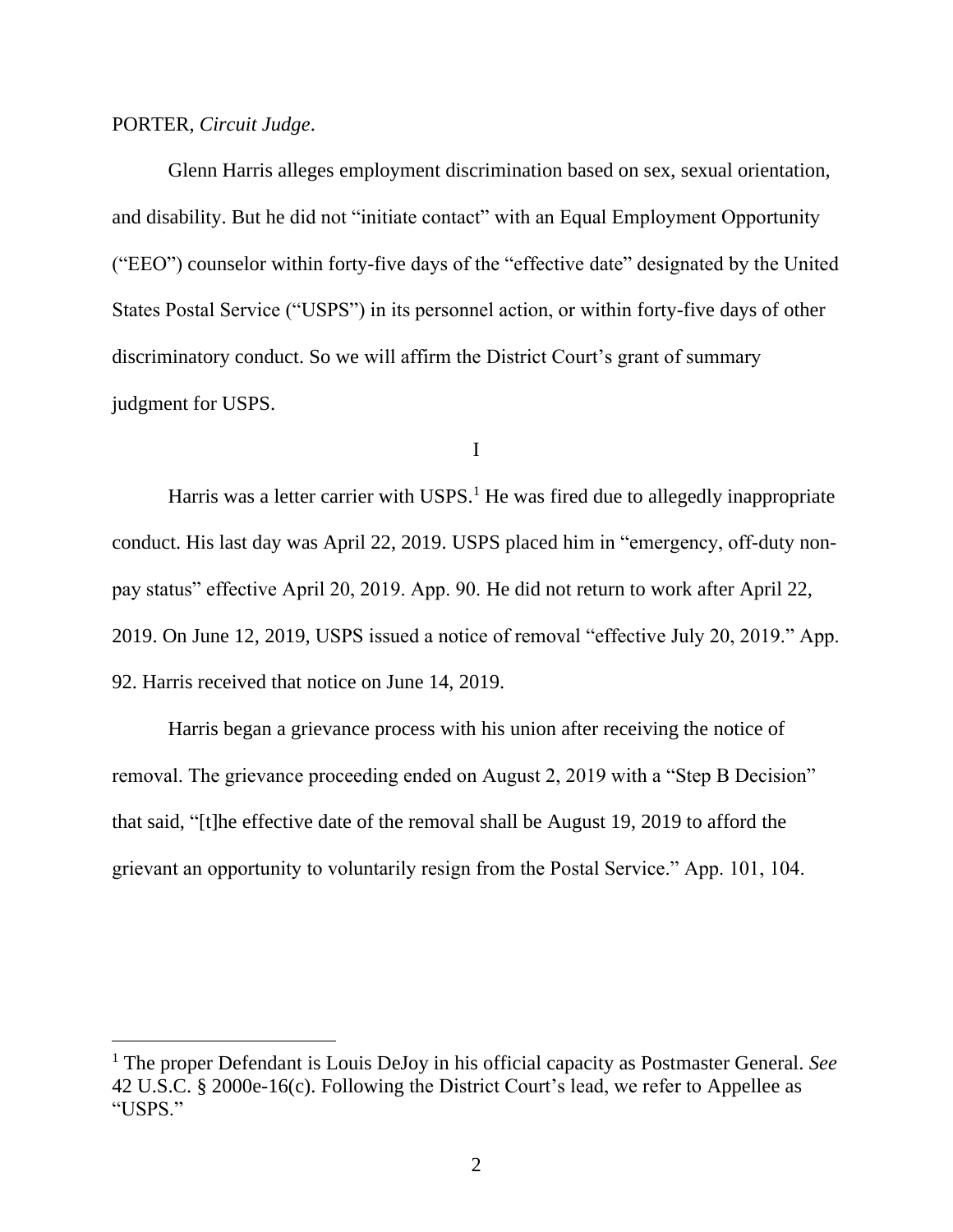Harris alleges he was fired based on sex, sexual orientation, and disability. He contacted a USPS EEO counselor for pre-complaint processing on September 9, 2019, and he filed his formal EEO complaint on December 13, 2019.

On the same day Harris filed his EEO complaint, he also filed a complaint in the District Court, which he later amended. After discovery, the District Court granted summary judgment for USPS because the undisputed facts showed that Harris's claims were untimely and could not be equitably tolled. Harris appealed.

II

The District Court had jurisdiction under 28 U.S.C. § 1331. We have appellate jurisdiction under 28 U.S.C. § 1291. We review the grant of summary judgment de novo. *Cranbury Brick Yard, LLC v. United States*, 943 F.3d 701, 708 (3d Cir. 2019). A district court properly grants summary judgment if the moving party shows "no genuine dispute as to any material fact and the movant is entitled to judgment as a matter of law." Fed. R. Civ. P. 56(a). We "view the facts in the light most favorable to the non-moving party and [draw] all reasonable inferences in that party's favor." *Tundo v. Cnty. of Passaic*, 923 F.3d 283, 287 (3d Cir. 2019) (alteration in original).

#### III

Title VII "establishes the exclusive remedy for federal employees who allege discrimination in the workplace." *Robinson v. Dalton*, 107 F.3d 1018, 1020–21 (3d Cir. 1997). Federal employees who believe they are victims of unlawful discrimination must "initiate contact" with an EEO counselor within forty-five days of the perceived discrimination or effective date of the personnel action. 29 C.F.R. § 1614.105(a)(1). This

3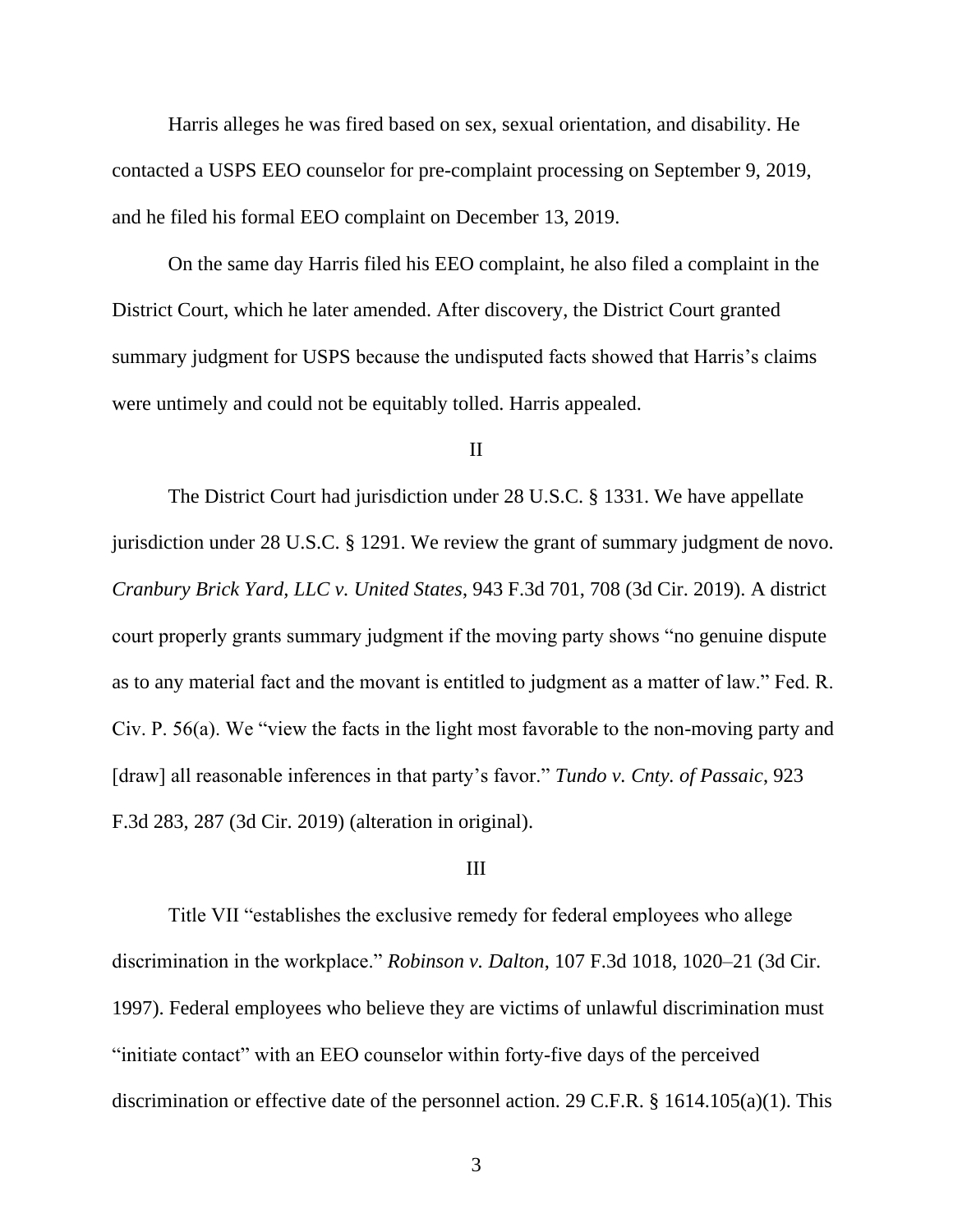time limitation is "in the nature of [a] statute of limitations." *Williams v. Runyon*, 130 F.3d 568, 573 (3d Cir. 1997). So a plaintiff's failure to timely exhaust administrative remedies bars his subsequent claim in federal court.

USPS made employees aware of the exhaustion rule in four ways. First, through statutorily mandated employee trainings that Harris twice received but does not recall. Second, through a poster placed near the employee entrance next to the employee break room. Third, through the USPS Employee and Labor Relations Manual going back to at least 2016. Last, through Publication 133, which the employee manual cites.

A

The limitations period for Harris's wrongful-termination claim began on the "effective date" of the personnel action. Here, the "effective date" of the personnel action was arguably one of three different dates: (1) the day Harris received notice of his removal (June 14, 2019); (2) the date USPS' removal letter said his removal was effective (July 20, 2019); or (3) the day the union said removal was effective (August 19, 2019). Because Harris didn't contact the EEO counselor until September 9, 2019, the only one of these alternatives that would make his claim timely is the date the union said removal was effective (August 19, 2019).

But the union's grievance procedure initiated by a complainant has no bearing on the "effective date" for purposes of Title VII. In *Delaware State College v. Ricks*, 449 U.S. 250 (1980), the Supreme Court noted that "limitations periods normally commence when the *employer's* decision is made." *Id.* at 261 (emphasis added). Relevant here, the Court held that "the pendency of a grievance, or some other method of collateral review

4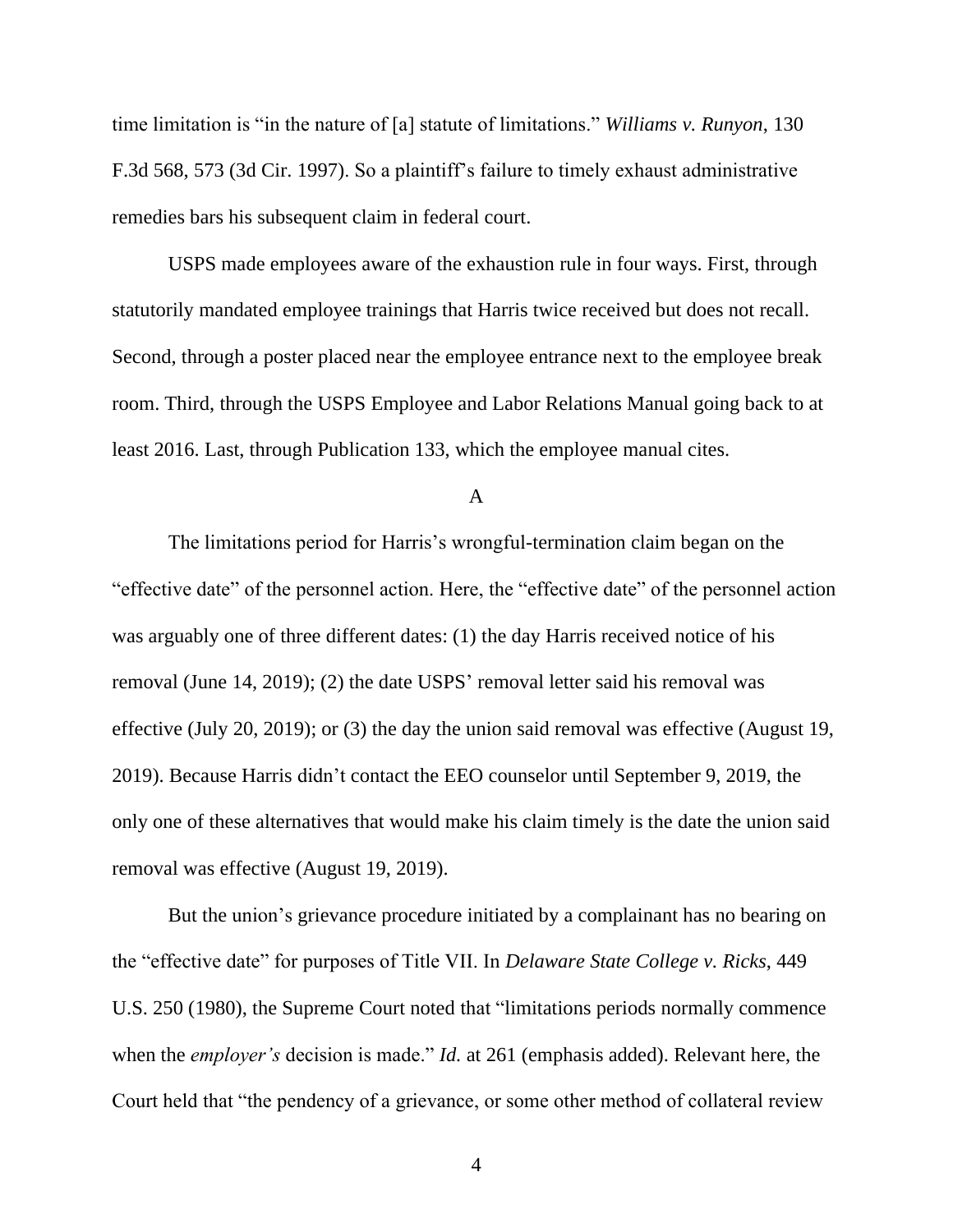of an employment decision, does not toll the running of the [Title VII] limitations periods." *Id*.

In another context, the Supreme Court acknowledged the distinction between the "effective date" of a personnel action and the date that a party gives notice of the action. *Green v. Brennan,* 578 U.S. 547, 564 (2016). The "effective date" is the date the employer designates as the employee's final removal date. *See Smith v. Potter*, 445 F.3d 1000, 1007 (7th Cir. 2006), *abrogated on other grounds by Hill v. Tangherlini*, 724 F.3d 965 (7th Cir. 2013). This reading accords with the plain text of the regulation. "A statute, order, or contract is often said to be effective beginning (and perhaps ending) at a *designated* time." Effective, *Black's Law Dictionary* (11th ed. 2019) (emphasis added). Here, USPS explicitly stated in its notification of Harris's removal that he "will be removed from the Postal Service *effective* July 20, 2019." App. 92 (emphasis added). Therefore, Harris's contact with the EEO counselor on September 9, 2019 was untimely because it occurred more than forty-five days after the effective date.<sup>2</sup>

B

 $2$  The above case law could arguably lead to the conclusion that two dates could trigger the 45-day deadline to contact an EEO counselor: June 14, 2019 or July 20, 2019. The June 14 date would apply if we adopted the view that the period begins to run when the allegedly discriminatory decision was made and communicated to Harris. *See Green*, 578 U.S. at 556; *Ricks*, 449 U.S. at 258. The July 20, 2019 date would apply if the period begins to run at the effective date of the personnel action. *See Smith*, 445 F.3d at 1007. Here, the notice of removal states that Harris would "be removed from the Postal Service *effective* July 20, 2019." App. 92 (emphasis added). But under either date, Harris's contact with the EEO counsel was untimely as it occurred on September 9, 2019, more than forty-five days after either date.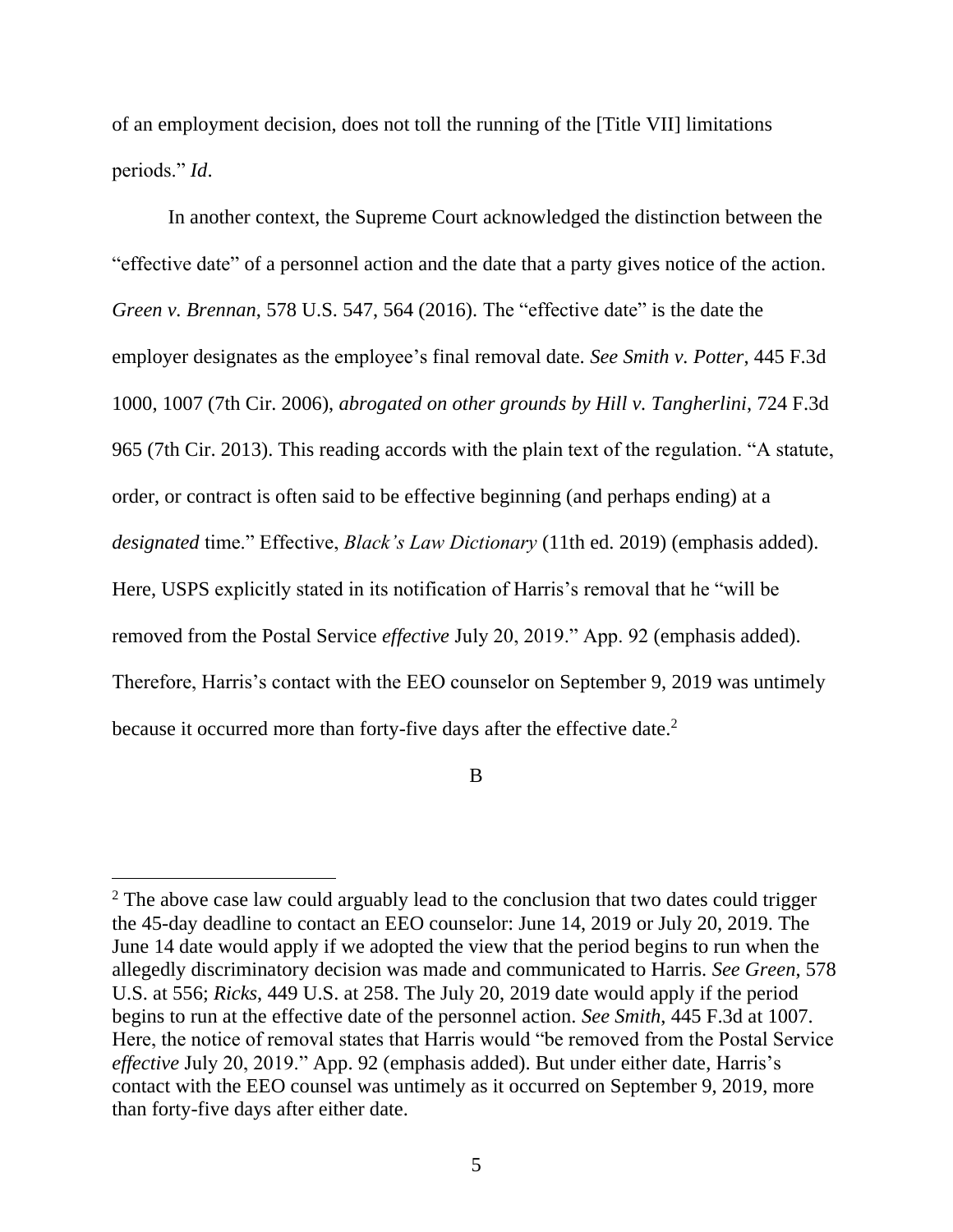The limitations period for Harris's hostile work environment claim began on "the date of the matter alleged to be discriminatory." 29 C.F.R. § 1614.105(a)(1). The limitation period for Harris's hostile work environment claim began no later than the last day Harris was at his workplace. *See Gunby v. Pennsylvania Elec. Co.*, 840 F.2d 1108, 1122 (3d Cir. 1988) ("The primary objective of Title VII is the elimination of discrimination in the *workplace*." (emphasis added)). Harris's last day was April 22, 2019. On that date, USPS issued him "written notification of [his] placement in an emergency, off-duty non-pay status effective April 20, 2019." App. 90. The District Court was therefore correct to conclude that Harris's EEO contact on September 9, 2019 fell beyond the forty-five-day limitation period.

#### $\mathbf C$

The forty-five-day period for initiating EEO contact may be equitably tolled if the employee: (1) "was not notified of the time limits and was not otherwise aware of them," (2) "did not know and reasonably should not have . . . known that the discriminatory matter or personnel action occurred," (3) "despite due diligence . . . was prevented by circumstances beyond his . . . control from contacting the counselor within the time limits," or (4) shows "other reasons considered sufficient by the agency or the Commission." 29 C.F.R § 1614.105(a)(2).

#### Title VII requires that

[e]very employer, employment agency, and labor organization . . . post and keep posted in conspicuous places upon its premises where notices to employees, applicants for employment, and members are customarily posted a notice to be prepared or approved by the Commission setting forth excerpts from or, summaries of, the pertinent provisions of [Title VII] and information pertinent to the filing of a complaint.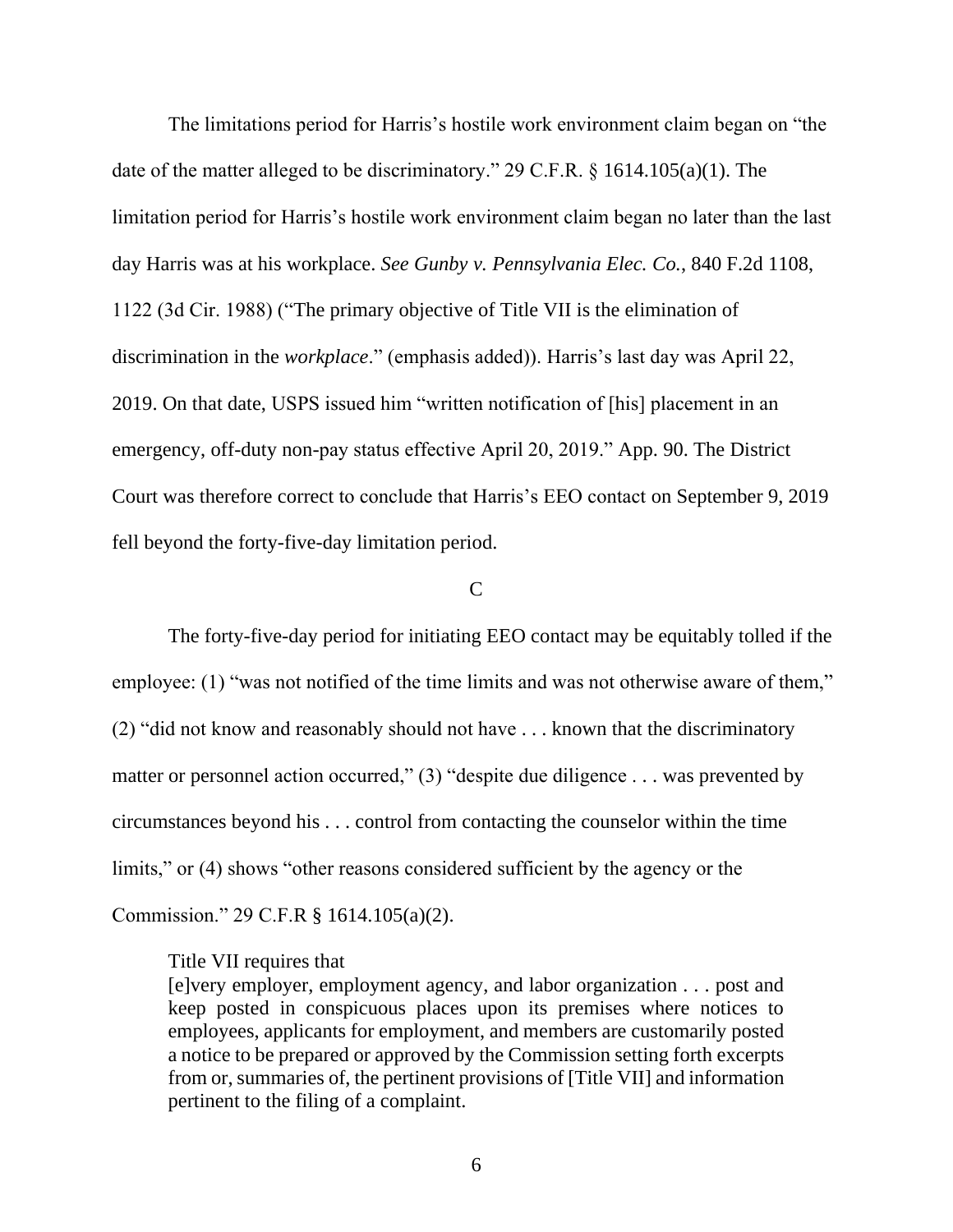42 U.S.C. § 2000e-10.<sup>3</sup>

Here, USPS conspicuously displayed Poster 72 on an employee bulletin board just inside the employee entrance to the facility, next to the employee break room where employees enter and exit the facility. Harris also attended two trainings and had access to Publication 133 that apprised him of the relevant time limits. So Harris was "notified of the time limits" even though he insists he was not otherwise aware of them. 29 C.F.R § 1614.105(a)(2). There is no basis to toll the time period.

#### D

Finally, Harris contends that until the Supreme Court's decision in *Bostock v. Clayton County*, 140 S. Ct. 1731 (2020), the Title VII process was unavailable to him so the limitations period should be tolled. He is incorrect. The Supreme Court's interpretation of Title VII's substantive provisions does not affect whether Harris had notice of the timeliness requirement. *See Bostock*, 140 S. Ct. at 1738 ("We must determine the ordinary public meaning of Title VII's command."); *cf. Wisconsin Cent.* 

29 C.F.R. § 1635.10(c)(2).

<sup>&</sup>lt;sup>3</sup> The implementing regulation essentially parrots the statute:

Every covered entity shall post and keep posted in conspicuous places upon its premises where notices to employees, applicants for employment, and members are customarily posted a notice to be prepared or approved by the Commission setting forth excerpts from or, summaries of, the pertinent provisions of this regulation and information pertinent to the filing of a complaint.